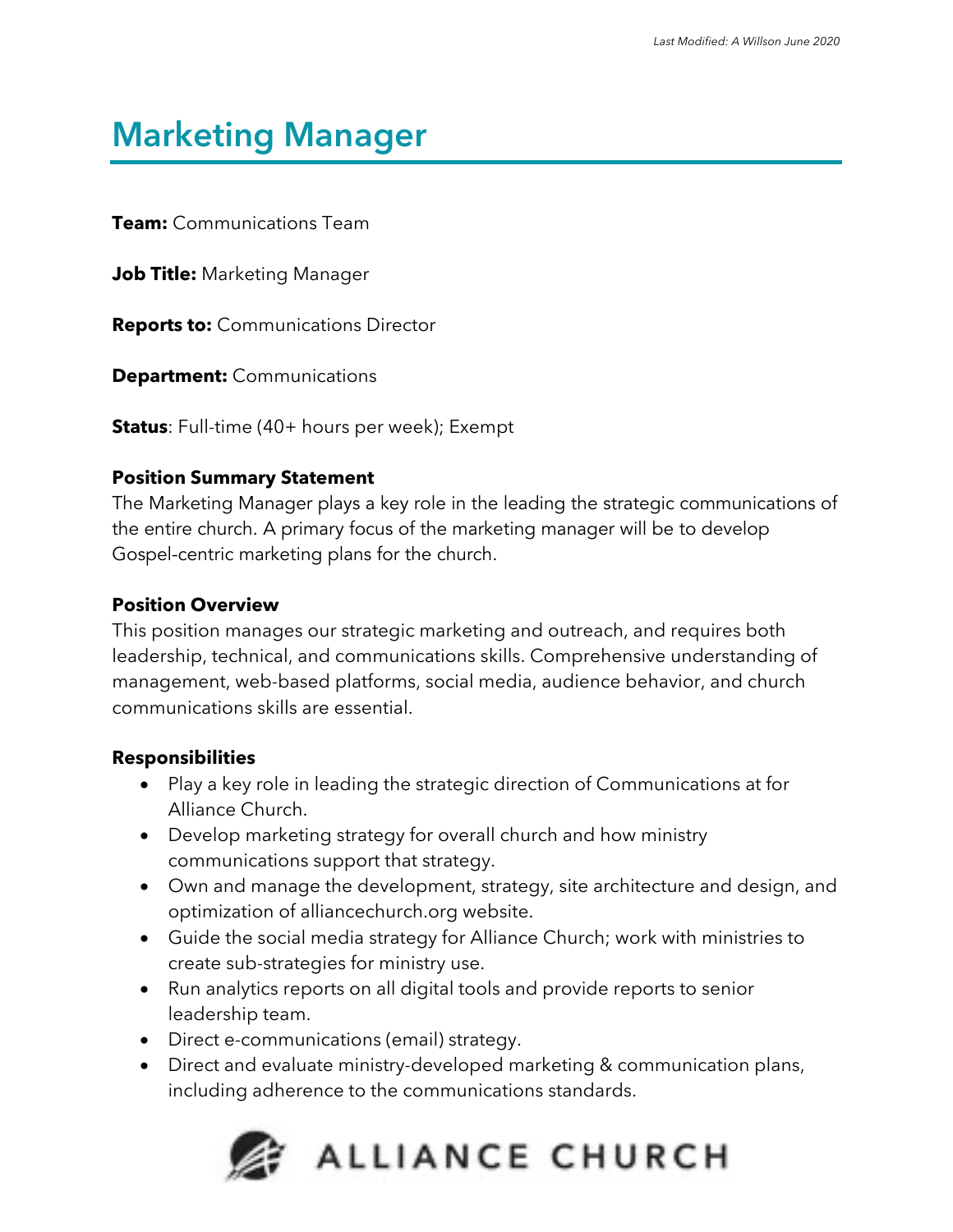- Serve on or lead cross-functional teams to execute major events or campaigns.
- Develop and maintain programs to elicit feedback from various stakeholders through two-way communication, internally and externally.

#### **Position requirements**

- Must have an active and growing relationship with Jesus Christ with a passion to see more people around the world connecting with Him and each other.
- A bachelor's degree in marketing, communications, management, web media, or related field.
- At least (3) years of experience in marketing or communications; experience overseeing complex digital communications strategy a plus.
- Must have experience with multiple CMS, Google tools, and other e-marketing tools.
- At least one year of management experience is preferred.
- Proficient skills in Adobe Creative Suite: Photoshop, InDesign, Illustrator, iMovie, and more.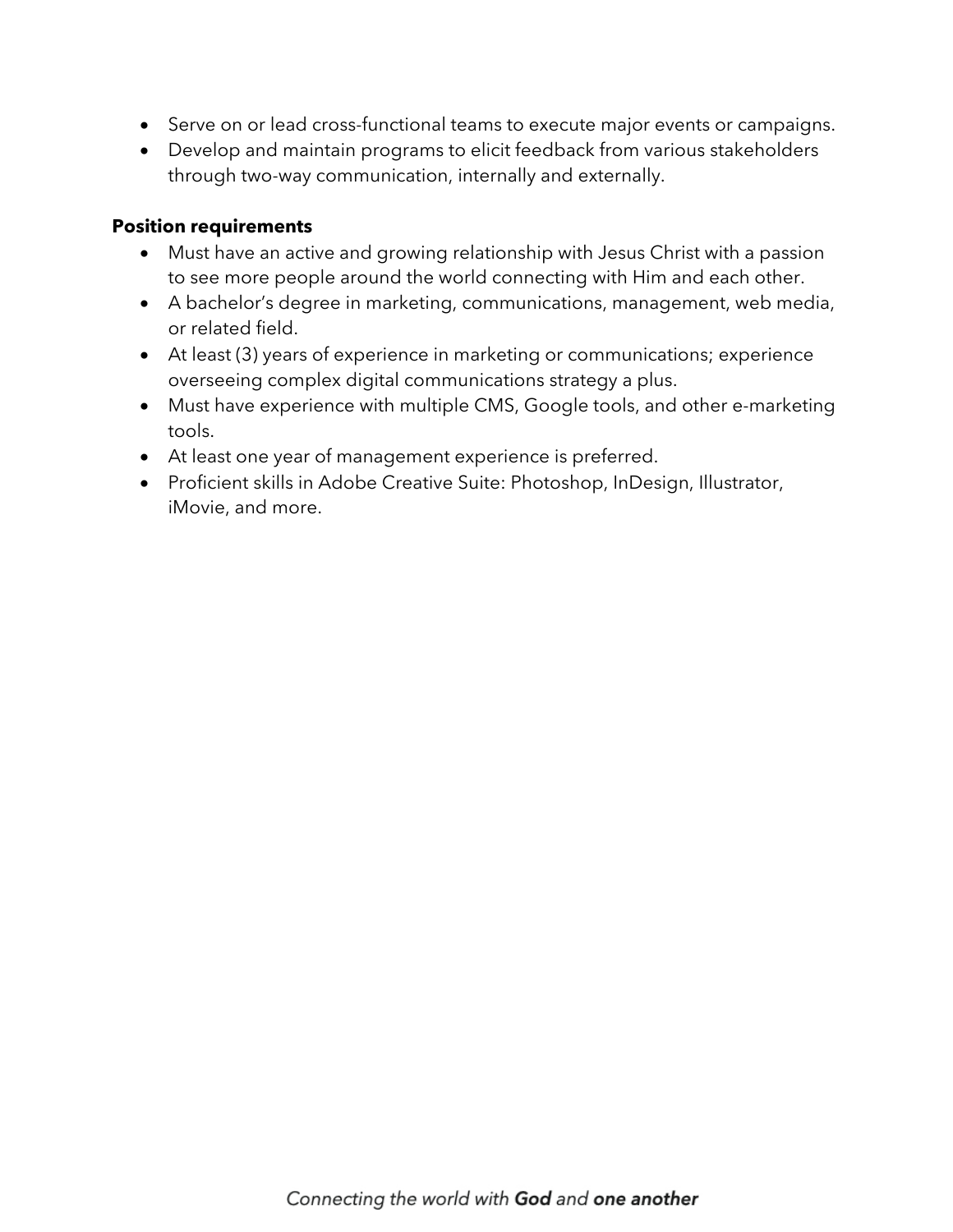# **STRATEGIC FRAMEWORK**

**Vision/Purpose:** Connecting the world with God and one another.

## **MINISTRY VALUES**

- 1. Bringing glory to God and reaching people for Jesus Christ drives everything we do.
- 2. All of our ministries are to be Biblically sound, culturally relevant, and supported with prayer.
- 3. God's Word is truth and we trust it above anything else to make a lasting impact on those we touch.
- 4. Individual and corporate worship is critical to our spiritual health and relationship with God.
- 5. Our fellowship is focused on shepherding and caring for one another.
- 6. Our evangelism is driven by a sincere burden for all people and is worldwide in its impact.
- 7. Our ministry is done with excellence and sense of urgency because it honors God and inspires people.
- 8. We will never lose sight of our vision.

## **MINISTRY PHILOSOPHY**

## **Simple Purpose, Simple Church**

Our purpose is simple: Connecting the world with God and one another. Our church structure, programming and ministries will follow our simple discipleship process. All we do will be understandable and easily accessible. We will strive to have a minimum amount of bureaucracy.

## **Strategic and Effective**

We minister with a sense of urgency; the stakes are heaven and hell for the people we serve. Everything we do will be strategically planned, focused on the vision and measured for outcomes. Our measure of "success" will be conversions, baptisms, spiritual growth and maturity, and the completing of the Great Commission.

#### **Felt Needs First, Prescribed Needs Second**

We will seek to meet people's felt needs first, then move people to the "prescribed" needs outlined in the Bible.